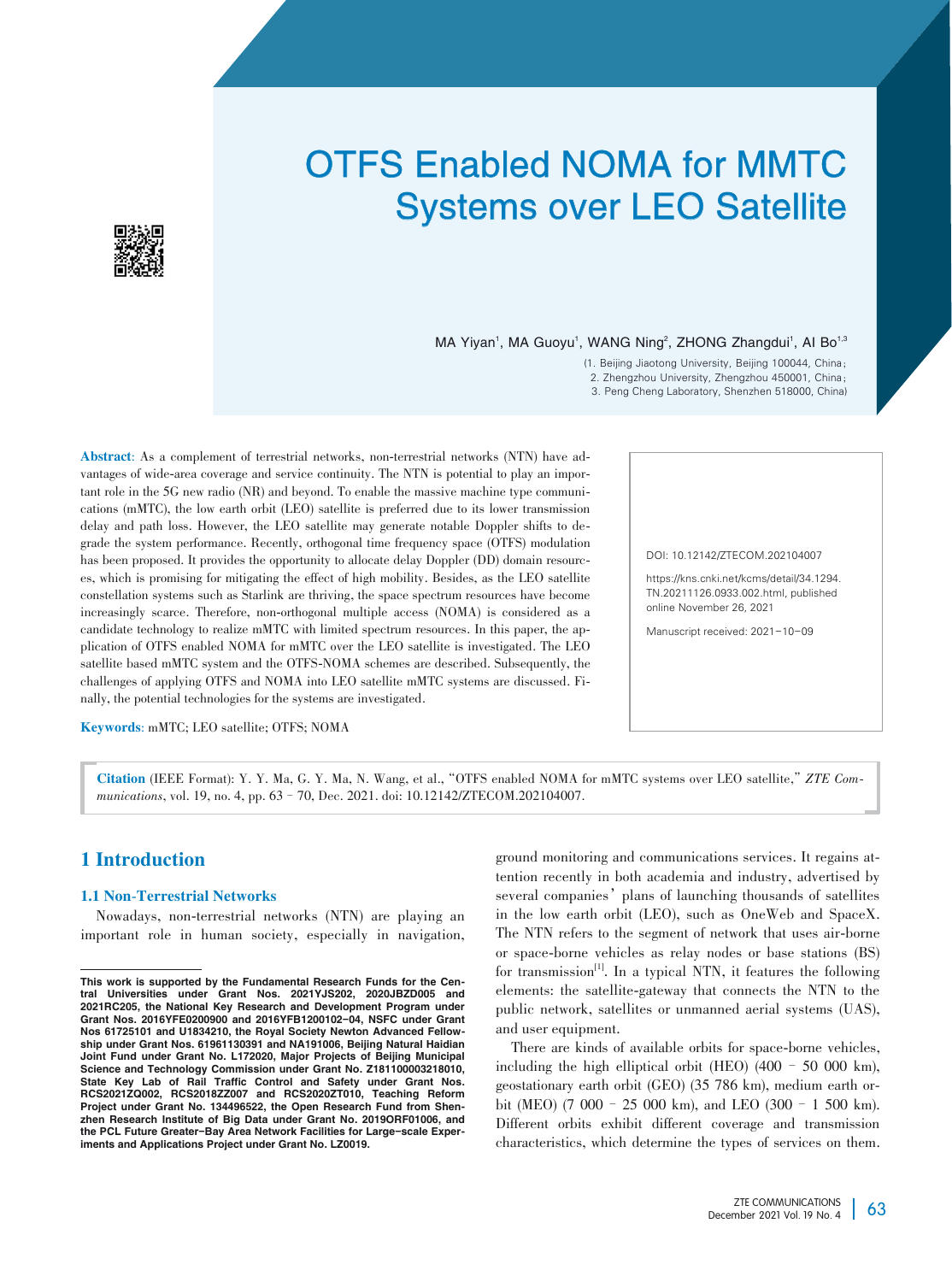The non-GEO (NGSO) satellites refer to LEO and MEO satellites, whose orbital periods vary between 1.5 and 10 h. The UAS has an altitude range of  $8-50$  km and keeps a fixed position in terms of elevation with respect to a given earth point $\mathbf{I}^{[1]}$ .

#### 1.2 MMTC System over LEO Satellite

In the 5G new radio (NR) system, massive machine type communications (mMTC) are introduced for Internet of Things (IoT). 5G NR considers the IoT communications with low energy consumption, low data rate, burst transmissions and massive connections. In the beyond 5G (B5G) and 6G networks, IoT communications will take a larger proportion<sup>[2]</sup>. However, it is unavoidable that the required large-scale deployment of 5G or 6G BSs in the future could generate greater overhead compared with short-term revenue. Furthermore, terrestrial networks (TN) are hard to be deployed due to the geographical environment and cost in unmanned areas whereas IoT communication services are required. However, the NTN is not restricted by geographical environment and can still work in unmanned and geological disaster areas. Therefore, the NTN is considered to be involved as a complement of TN to construct an air-space-ground integrated network for the sake of the superiority of cost, coverage and massive connections<sup>[1-3]</sup>. Ref. [3] demonstrates that Release 17 will study the feasibility of adapting narrowband NB-IoT to support NTN. Additionally, potential modifications of NB-IoT at physical and higher layer aspects to support NTN are investigated $\mathbf{d}^{[3]}$ . For example, the transmission bandwidth can be reduced to improve uplink signal to noise ratio (SNR) and to realize transmission under limited power of devices, based on which it is possible to support low data rate GEO satellite communication using the 23 dBm device power class. Besides, directional antenna can also be equipped by mMTC devices to obtain transmission gain. Among the candidate orbits, path loss and transmission delay of LEO communications are smaller than those of MEO and GEO, so LEO is more competitive for connection of terrestrial power-constrained mMTC devices.

The 3GPP<sup>[4]</sup> suggests that the connectivity of mMTC is  $10^6$ devices/km<sup>2</sup> . Since the typical beam footprint size of an LEO satellite is  $100 - 1000 \text{ km}^{\text{H}}$ , there could be  $10^8 - 10^9$  devices inside. Though the TN could coordinate with NTN for mMTC connection, heavy control signal overhead in the grant-based multiple access (MA) technologies will be generated due to the massive concurrent devices. Besides, the scarce frequency resources are different to be allocated to the massive IoT de⁃ vices orthogonally<sup>[5]</sup>. Researchers have tried to introduce nonorthogonal multiple access (NOMA) into satellite framework<sup>[6–8]</sup>. The related works focus on improving system spectrum efficiency and show the feasibility of applying NOMA into NTN. Moreover, the reliable access of massive devices affected by power limitation and Doppler shift remains to be a challenging topic.

On the other hand, the LEO satellite rotates at a high speed

and the Doppler shift effect is obvious. The Doppler characterization of LEO satellites was investigated in Ref. [9], as a function of the maximum elevation angular and satellite position. For instance, the normalized Doppler of the satellite with circular orbit altitude 1 000 km and inclination 53° is around  $10^{-5}$  for a terminal located at  $(39^{\circ} \text{ N}, 77^{\circ} \text{ W})$ , which varies at the rate 0.1 ppm/s approximately. Since the severe Doppler shift could introduce inter carrier interference (ICI) to degrade the transmission performance, various Doppler estimation schemes have been proposed<sup>[10–14]</sup>. In general, the Doppler estimators are based on either geometric information or preamble data. For the device capable of tracking satellites based on ephemeris, such as the ground gateway, the Doppler shift can be estimated and compensated according to the obtained Doppler shift curve and its own position information. However, Doppler estimation at mMTC devices could raise complexity and consume extra energy<sup>[15]</sup>. Thus, the coexistence of Doppler shift at the user side needs to be considered, which could be handled at the gateway.

## 1.3 Combining OTFS and NOMA for MMTC System over LEO Satellite

Taking the effect of scarce spectrum and notable Doppler shift into account, the mMTC over LEO satellite prefers the NO-MA technologies which are robust to multiple Doppler shift. Under such vision, the classic orthogonal frequency division multiple (OFDM) framework is no longer suitable for the system due to the vulnerability to Doppler shift. In Ref. [15], the adaptability of NB-IoT technologies for NTN communications was investigated, which mitigated the effect of Doppler shift by user grouping geographically. Then the maximum differential Doppler shift of users in the same group is limited to a tolerable range of NB-IoT, which is 950 Hz. Subsequently, the gateway compensates the common Doppler shift component of users in each user group. By doing so, NB-IoT is practical for IoT communications over the LEO satellite. However, this scheme is not general for the NOMA technologies, since the inter carrier interference (ICI) remains to be unprocessed. It will limit the system user capacity and improves the complexity of the ground gateway, especially for the schemes where concurrency is larger than NB-IoT. Recently, orthogonal time frequency space (OT-FS) modulation has been proposed. OTFS is a chance to utilize the Doppler diversity to realize the NOMA system robustness against multiple users' Doppler shift. In what follows, the application of OTFS enabled NOMA for mMTC over LEO satellite is investigated. Specifically, the system architecture is described. Adaptability research of OTFS-NOMA for mMTC over LEO satellite is discussed. Moreover, the potential technologies for the system are listed.

# 2 System Description

According to the  $3GPP$  NTN standard<sup>[1]</sup>, there are three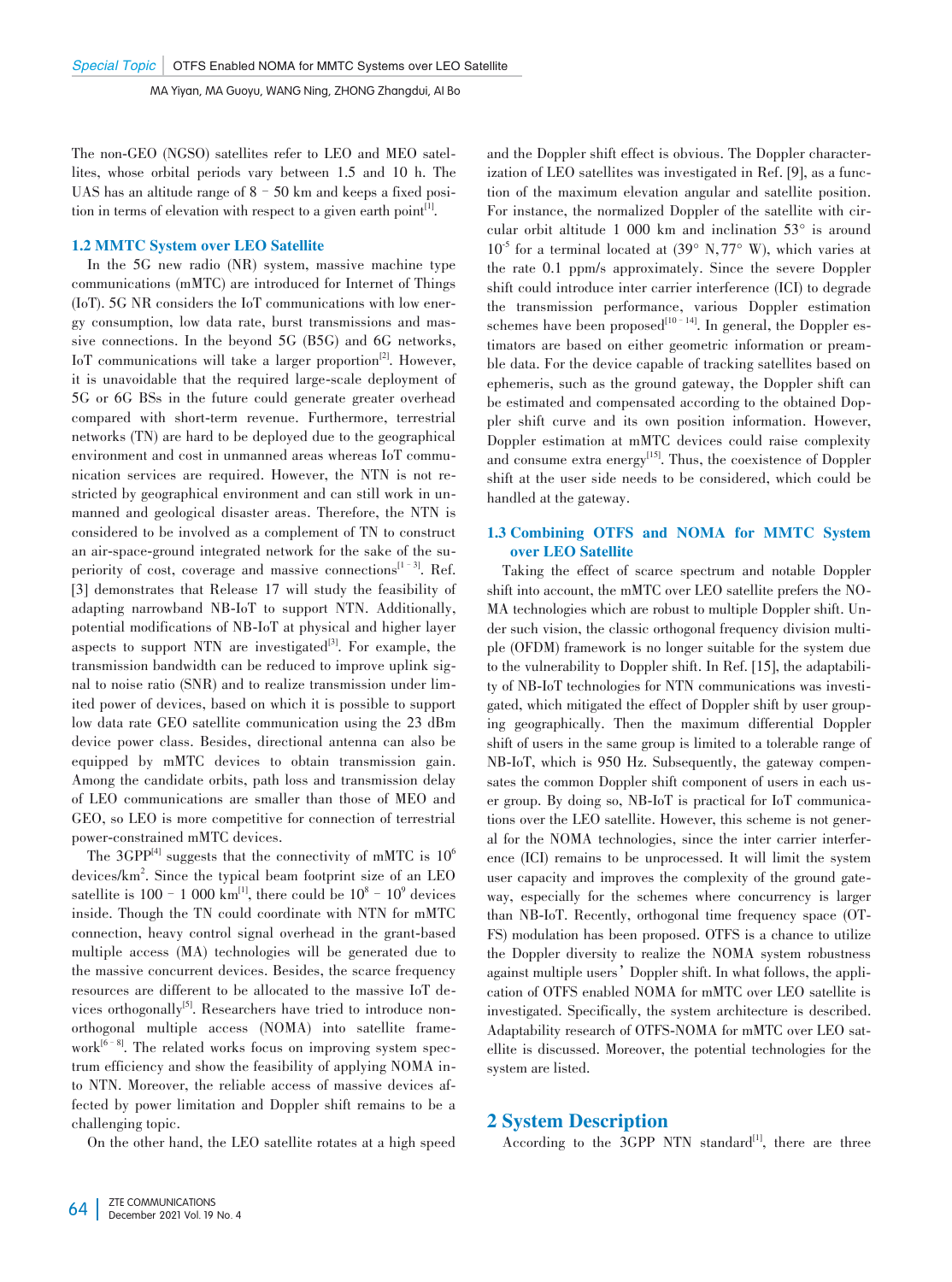parts in the mMTC system over the LEO satellite, including ground massive devices, the satellite and the ground gateway (Fig. 1). The link between the LEO satellite and mMTC devices refers to the service link while that between the LEO satellite and ground gateway refers to feeder link. In the system, the satellite could work in a transparent or regenerative mode. In the transparent mode, the satellite performs frequency carri er changing, filtering and amplifying merely. For the regenerative payload, the satellite performs signal digital processing additionally, including demodulation/re-modulation, decoding/ re-encoding, etc. Due to the difficulty of air interface protocol application on the satellite, the transparent mode of the satel lite is supposed in this paper. Besides, this paper concentrates on the uplink access procedure, which refers to the link from the devices to the ground gateway. The interaction between the LEO satellite and mMTC devices during uplink access depends on the utilized MA technologies. For example, four-step random access channel (RACH) enhancements for NTN are investigated in Ref. [1] considering the long transmission delay. After receiving mMTC devices' data, the LEO satellite would forward it to the ground gateway, where user identification and data recovery are performed.

As introduced before, LEO could generate a notable Doppler shift to degrade the symbol performance. In the feeder link, it is assumed that the link is available all the time. Thus, the gateway could always track the satellite and compensate the Doppler shift inside. In the service link, the Doppler shift is determined by the LEO satellite altitude, the maximum and minimum elevation angles of the devices, etc. Hence, the OT-FS enabled NOMA for mMTC over the LEO satellite could be designed based on devices' geographic locations.

Current MA technologies for NTN enabled communications can be divided into the grant-based and grant-free. The grantbased MA technologies include time division multiple access (TDMA), frequency division multiple access (FDMA), code di⁃ vision multiple access (CDMA), physical random access channel (PRACH) in 5G-NR, etc. For example, FDMA and TDMA are applied in the Thuraya, AceS and Iridium satellite systems; CDMA is adopted by the Odyssey and Glonass systems. In the 3GPP 5G NR-NTN R16, PRACH formats and preamble sequences in Rel-15 are reused for random access<sup>[1]</sup>. Besides,



▲ Figure 1. MMTC system over LEO satellite

several options are provided for pre-compensating the timing and frequency offset at the device side. In general, the grantbased MA have several rounds of interactions before data transmission between devices and the satellite, which are de⁃ signed for device access and contention resolution. In addition, each device occupies certain specific resources independently. In the grant-free category, there are ALOHA, contention resolution diversity slotted ALOHA (CRDSA), etc. Devices in such grant-free MA systems do not require the satellite to perform dynamic scheduling authorization, but transmit data independently and obtain resources by competition. To reduce the control signal overhead, this paper adopts the grantfree access mode for the mMTC over LEO satellite.

# 3 OTFS-NOMA for LEO Satellite MMTC System

## 3.1 NOMA Schemes for LEO Satellite MMTC System

Up to now, multiple NOMA schemes have been proposed for the mMTC system over the LEO satellite<sup>[6, 7, 16]</sup>. Simulation results demonstrate that the satellite communication systems can benefit from the application of non-orthogonal transmission schemes in terms of capacity and user fairness. However, the related studies rarely considered the Doppler effect and directly assumed perfect/imperfect channel satellite information (CSI) in the system. As introduced before, the coexistence of multiple Doppler shifts during the uplink transmission needs to be considered in the system due to the users' power limitation. Thus, OTFS is considered to be involved in such systems.

OTFS-NOMA was first proposed in Ref. [17], which considered a scenario where there was only one user with high mobility. In the mMTC system over the LEO satellite, the model in Ref. [17] could suffer more severe interference and the corresponding performance need to be evaluated. Meanwhile, there are OTFS enabled code or space domain NOMA schemes, such as OTFS-SCMA in Ref. [18] and OTFS-tandem spreading multiple access (TSMA) in Ref. [19]. The applicability and improvement of different OTFS-NOMA schemes in the LEO satellite system requires further research.

#### 3.2 OTFS Modulation

OTFS modulation designs the transceiver in the delay Doppler  $(DD)$  domain<sup>[20]</sup>. Note that the channel impulse response (CIR) of the double-selective channel is time varying in the time frequency (TF) domain. In the DD domain, the CIR reflects the scattering environment, which can be regarded as time-invariant during a transmission frame. Besides, CIR in the DD domain is sparse due to the limited number of scatters. The channel equalization is simplified as a result. In the TF domain, different Doppler shifts of users occupying the same TF resource block are difficult to be equalized in the grantfree NOMA mode. Meanwhile, the effect of Doppler shifts is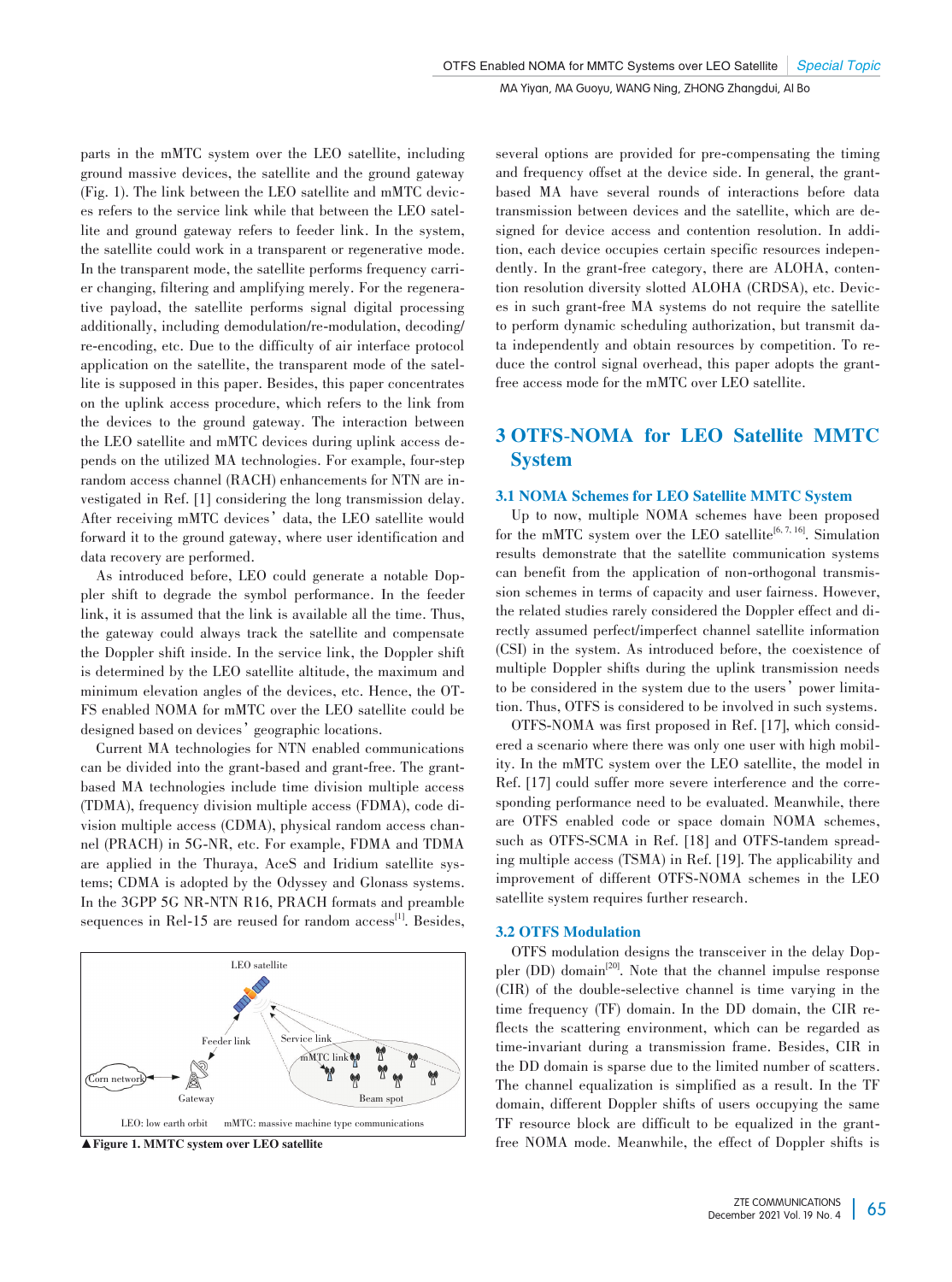considered as interference in the TF domain, and its information entropy is not utilized. Now in the OTFS, transmission can be scheduled considering the users' Doppler shift characteristic, and the Doppler diversity could bring additional performance gain. In the DD domain, the transceiver input-output relationship depends on the DD resource granularity and adopted waveform types $^{[21]}$ . If the waveforms ideally satisfy the bio-orthogonal property and the DD resource granularity is able to locate the CIR exactly, the output will be expressed as:

$$
y[k,l] = \sum_{i=1}^{P} h_i e^{-j2\pi \nu_i \tau_i} x \left[ \left[ k - k_{\nu_i} \right]_N, \left[ l - l_{\tau_i} \right]_M \right],
$$
 (1)

where *x* and *y* refer to the input and output in the DD domain respectively, P denotes the number of multipath,  $h_i$  refers to the channel fading,  $\tau_i$  and  $\nu_i$  are the values of delay and Doppler shift of the *i*-th path,  $[\cdot]_N = \text{mod}(\cdot, N)$ . In the TF domain, it is assumed that the system occupies the time domain resource with *NT* and the frequency domain resource with *M*Δ*f*, where *N* denotes the number of time intervals *T* and *M* denotes the number of subcarrier intervals  $\Delta f = 1/T$ . Then the scattered Doppler domain resource is obtained as *l*  $\frac{l}{M\Delta f} \in \left[0, \frac{M-1}{M\Delta f}\right]$ *M*Δ*f* ù  $\left| \int_{0}^{R} k = 0, 1, \ldots, M - 1$ , and the scattered delay domain resource is  $\frac{k}{NT} \in \left[0, \frac{N-1}{NT}\right]$ *NT* ù  $\int$ ,  $k = 0, 1, ..., N - 1^{[20]}$ . Therein, the maximum Doppler and delay values are assumed to be less than Δ*f* and *T* respectively. Additionally, suppose that  $\tau_i$  and  $\nu_i$  are dividable by  $\frac{1}{NT}$  and  $\frac{1}{M\Delta f}$ , then  $k_{\nu_i} = \nu_i NT$ and  $l_{\tau_i} = \tau_i M \Delta f$  are obtained. Eq. (1) illustrates that based on

the bio-orthogonal transceiver waveforms,  $\gamma$  is the superposition of the faded *x*, which is two-dimension cyclically shifted by the corresponding DD CIR. Under the non-delicate DD resource granularity or the practical waveforms such as the rectangular waveform, there are additional ICI and inter symbol interference (ISI) in the output.

As for the OTFS receiver, the data detection and channel estimation scheme should be able to reverse the two-dimensional cyclic shift in Eq. (2). In terms of data detection, a bespoke optimal maximum a posteriori (MAP) detector was proposed in Ref. [21]. Such kind of detector is designed based on the sparsity of the DD domain channel matrix  $H \in \mathbb{C}^{NM \times NM}$ , and is with excessive complexity. Therefore, researchers have focused on complexity reduction of the MAP detector<sup>[22]</sup>. A variational Bayes (VB) OTFS detector was proposed in Ref. [23]. In such a detector, the distributions of OTFS symbols are constructed adaptively according to corresponding interference patterns to make the OTFS detection converge rapidly. Besides, Ref. [24] proposed a detector named cross-domain iterative detection (CDID). In this detector, a linear minimum mean squared error (L-MMSE) estimator is adopted for equal-

ization in the time domain and low-complexity symbol-by-symbol detection is utilized in the DD domain. Both VB and CDID based detectors are shown to be with close-to-optimal performance, where the computational complexity is reduced $[22]$ . There are other potent schemes such as the combination of hybrid MAP and PIC detection proposed in Ref. [25].

In terms of channel estimation, OTFS modulation outperforms the schemes designed in the TF domain, due to the DD domain channel sparsity and quasi-stationarity<sup>[22]</sup>. When the channel sparsity is damaged (e.g., there are fractional Doppler shifts), the requirement of larger guard space would result in heavy training overhead. The solution to enhancing the channel sparsity has been proposed by TF domain window designing<sup>[26]</sup>. Specifically, a Dolph-Chebyshev (DC) window is applied in the transceiver of OTFS to suppress the channel spreading. It is demonstrated that better channel estimation accuracy is obtained by the DC windowing compared with the conventional rectangular window. Moreover, coded OTFS can be used to improve the system performance<sup>[27]</sup>.

In the mMTC system over the LEO satellite, the satelliteland channel is different from that in terrestrial communications. In terms of large-scale fading, there are obvious atmospheric absorption, rain attenuation, cloud attenuation and scintillation in the satellite-land channel, which should be considered in the link budget. In terms of the small-scale fading, the LOS probability of the satellite-land channel is higher in the urban, suburban and rural scenarios<sup>[1]</sup>. Additionally, the additive white Gaussian noise (AWGN) channel can be assumed in the open area, such as the devices on boats or aircrafts. Therefore, the DD domain CIR is sparser than that in the terrestrial communication, and the DD domain input/output relationship under the ideal pulses is written as:

$$
y[k,l] = he^{-j2\pi\nu\tau}x \left[ \left[ k - k_{\nu} \right]_{N}, \left[ l - l_{\tau} \right]_{M} \right].
$$
 (2)

It should be noted that  $k_v$  and  $l_z$  are mainly related to the devices'geographical position. Thus, the unique Doppler shift and delay values of difficult users can be regarded as a novel orthogonal space. It provides opportunity to schedule the system transmission from the perspective of devices'geography to mitigate multi-user interference (MUI). As a result, the precompensation of Doppler shift at devices could be omitted.

#### 3.3 Combining NOMA with OTFS for MMTC over LEO **Satellite**

To embed NOMA into OTFS framework for mMTC over the LEO satellite, a novel transceiver could be designed. In terms of the transmitter, the main concern is to design the resource allocation scheme adapting to the DD domain channel characteristics. In terms of the receiver, equalization technologies need to be considered for the grant-free transmission. Furthermore, strategies to scale up the system capacity, such as massive multiple input multiple output (MIMO) and access point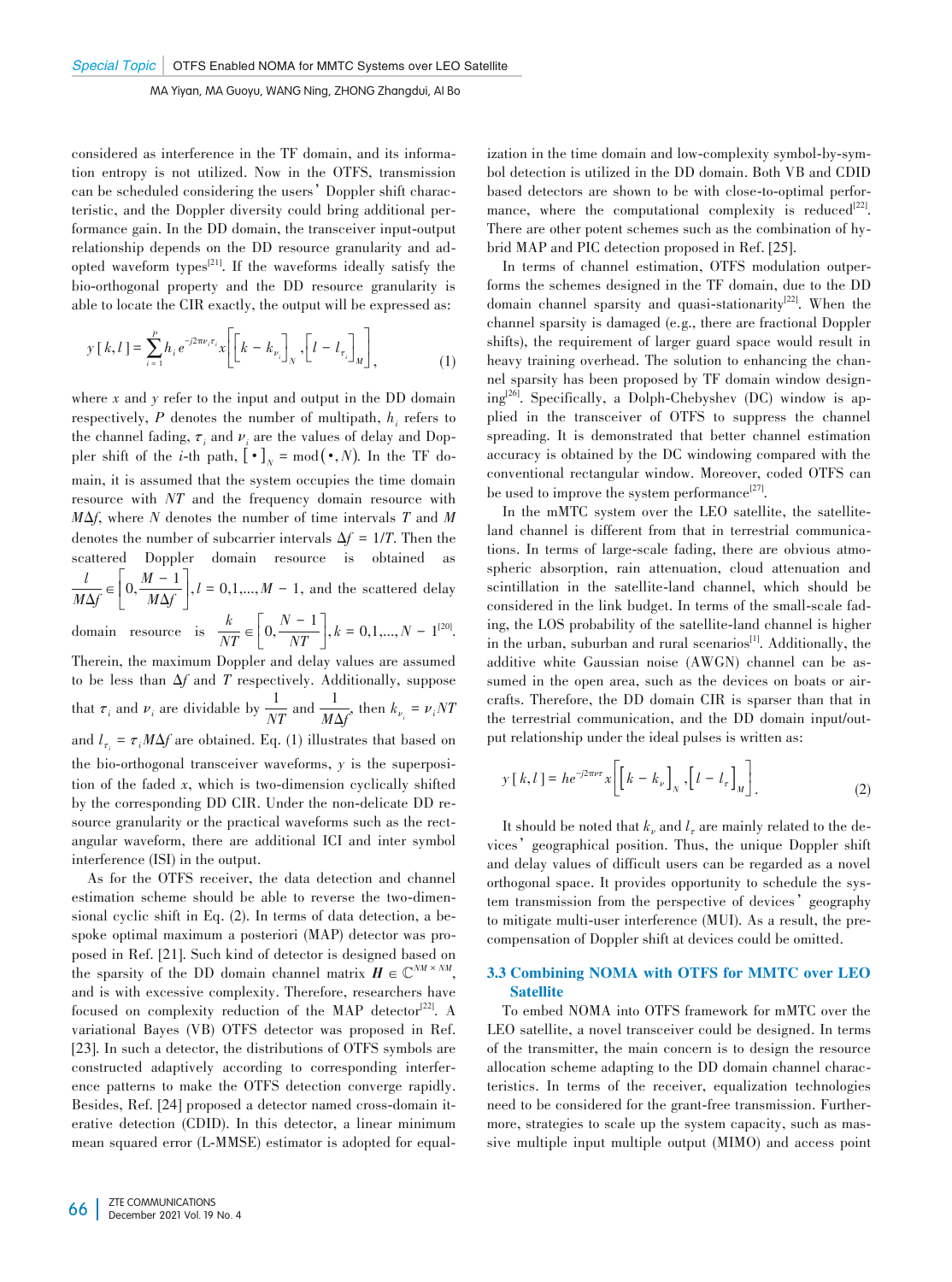(AP) assistant communications, could be involved in. For the code domain grant-free OTFS-NOMA schemes, data spreading and interleaving are able to reverse two-dimension cyclic shift of the DD domain, like those shown in OTFS-TSMA<sup>[19]</sup>.

TSMA is a code domain NOMA scheme, which innovates on transceiver design and data settings. At the TSMA transmitter, users' data are segmented and encoded to generate redundant segments. Subsequently, each user is allocated with a unique tandem spreading codeword, considering the indexes of the spreading sequences utilized by each segment. Then the segments are tandemly spread according to the codeword. Therein, the tandem spreading codebook *C* is designed accord ing to the maximum distance separable (MDS) code, which maximizes the user capacity under the limitation of the number of colliding segments. At the TSMA receiver, the superposition of active users' data is separated by orthogonal correlation detection on each segment according to *C*. Then the active users set and corresponding data are obtained. Subsequently, the colliding segments inside are deleted and the redundant segments are used for segment decoding. Therefore, TSMA scales up the user capacity by tandem spreading, ensures transmission reliability by orthogonal spreading sequences and sacrifices data rate.

As shown in Fig. 2, novel data interleaving and correspond-

Data from the 2nd Doppler axis

ing data recovery strategies are proposed for OTFS-TSMA. The chip-level data interleaving/de-interleaving procedures are demonstrated in Fig. 3. It shows that based on the interleaving/de-interleaving strategies, the two-dimension cyclic shift of DD domain resources is transformed into cyclic shifts of Doppler domain elements, segments, systems and chips. Additionally, OTFS-TSMA adopts the cyclic orthogonal spreading sequences, namely discrete Fourier transform (DFT) sequences, whose orthogonality is maintained by the interleaving/de-interleaving strategies. At the OTFS-TSMA receiver, the segment-level cyclic shift is recovered during user identification, the symbol-level cyclic shift is recovered after despreading, phase rotation caused by the chip level cyclic shift is recovered before channel equalization, and Doppler diversity brought by the Doppler elements level cyclic shift is utilized during data combination. Therefore, two-dimension cyclic convolution of the DD domain is de-solved from the perspective of data design. Besides, OTFS-TSMA cleverly combines the multiple access characteristics of TSMA and the robustness of OTFS to dual selective channels. It could be involved into OTFS-NOMA enabled mMTC over the LEO satellite and inspire other OTFS-NOMA schemes of the code domain. Additionally, to make full use of DD domain resources, the schemes need to consider users' geometry positions.



▲Figure 3. Resource allocation and data interleaving demonstration of orthogonal time frequency space (OTFS)-tandem spreading multiple access (TSMA) in Ref. [19]

DD: delay Doppler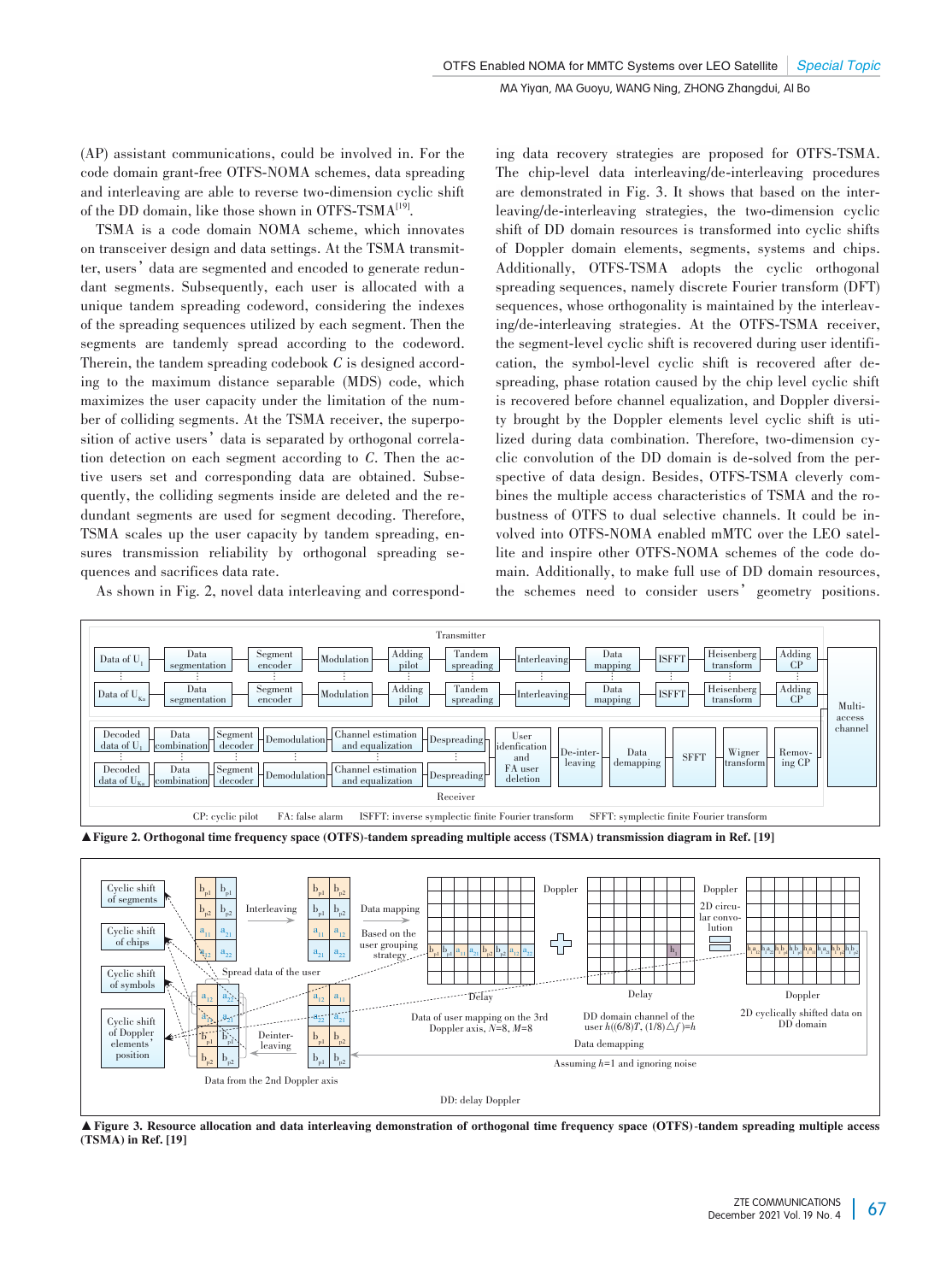Therefore, users with certain longitude and latitude values are scheduled to transmit during certain time slots according to their DD domain CIR characteristics.

For the power domain OTFS-NOMA, MUI brought by the DD domain channel could be mitigated by resource, rate and power allocation policies. In Ref. [17], users with high mobility are served in the DD domain and those with low mobility are serviced in the TF domain. Inspired by Ref. [17], both the TF and DD domains could be utilized for mMTC over the LEO satellite. For example, two users with the same Doppler shift and delay values (symmetrical with the sub satellite trajectory) could be serviced in two domains respectively. Besides, the users could be scheduled according to the channel conditions, whereas adaptive-rate transmission or fixed-rate transmission could be considered depending on the NOMA users'ability. Furthermore, power allocation schemes could be designed to facilitate the implementation of successful success interference cancellation (SIC), according to the users'QoS requirements and channel conditions. Note that the power domain OTFS-NOMA schemes rarely consider the uplink channel estimation, which always assume perfect CSI at transceiver. They perform better in system design in terms of communication capacity and transmission fairness. On the fast-varying satellite-ground channel, the performance of power domain OTFS-NOMA under imperfect CSI remains to be studied. Furthermore, in terms of the grant-free OTFS-NO-MA design for mMTC systems over the LEO satellite, data colliding caused by non-cooperative transmission would effect user identification and data recovery. A classic grantfree OTFS-NOMA scheme utilizes the sparsity of devices<sup>[28]</sup>, which is the idea from compressive sensing based multi-user detection (CSMUD). Therein, each user is provided with a preamble sequence known to the receiver, and the sequences are used for user identification and channel equalization based on compressed sensing. Nextly, the data could be divided by SIC. There is also another way to design the grantfree OTFS-NOMA in the time domain using the idea of ALO HA. Overall, the performance degradation brought by non-cooperative transmission in the grant-free OTFS-NOMA mode can be compensated by additional design in space, code, power, time or frequency domains.

#### 3.4 Challenges of Combining OTFS and NOMA for MMTC over LEO Satellite

Firstly, the effect of a notable Doppler shift and heterogeneous delay is challenging for the system design. In the OTFS modulation, the DD domain resource plane requires that the subcarrier interval should be larger than the maximum Doppler shift, and the time interval should be larger than the maximum delay. Therefore, the required time and frequency resources are dozens of times that of similar services on ground communications, due to the normalized Doppler shift at 24 ppm and the propagation delay at 25.77 ms. It seems difficult to realize the system design with the rare space spectrum at sub-6G which is preferred for mMTC. Therefore, the Doppler and delay processing schemes need to be designed for OTFS-NOMA in the grant-free mode. For example, the system could concentrate on the differential values of the Doppler shift and delay, rather than the absolute values. In addition, the flexible configuration and mobility of the satellite system will bring different delay and Doppler characteristics. It also puts forward requirements for the flexibility of Doppler and delay processing schemes.

Secondly, the performance of OTFS-NOMA under rectangular pulses and fractional Doppler shift needs to be investigated. The DD domain input/output relationship in this scenario is written as:

$$
y[k,l] \approx
$$
  

$$
\sum_{q=-N'}^{N'} he^{\frac{j2\pi\left(\frac{l-l_r}{M}\right)\left(\frac{k_{\nu+\kappa_{\nu}}}{N}\right)}} \alpha(k,l,q)x \left[\left[k-k_{\nu}+q\right]_{N}\left[l-l_{\tau}\right]_{M}\right],
$$
 (3)

where

$$
\alpha(k, l, q) = \begin{cases} \frac{1}{N} \beta(q) & l_{\tau} \le l < M \\ \frac{1}{N} (\beta(q) - 1) e^{-j2\pi \frac{\left[k - k_{\nu} + q\right]_N}{N}} & 0 \le l < l_{\tau}, \end{cases} \tag{4}
$$

and

$$
\beta(q) = \frac{e^{-j2\pi(-q - \kappa_r)} - 1}{e^{-j\frac{2\pi}{N}(-q - \kappa_r)} - 1}.
$$
\n(5)

Eqs.  $(3)$  –  $(5)$  illustrate that ICI and ISI are introduced. Therefore, the system capacity and transmission reliability performance of OTFS-NOMA remain to be investigated. Besides, the OTFS-NOMA transmitter can be re-designed considering the geometry position of signal *x* and the LEO satellite, which determines  $k_{\nu}$  and  $l_{\tau}$ , where the unknown quantity is only *h*. The novel resource allocation scheme can be proposed correspondingly.

Thirdly, the retransmission, beamforming and handover strategies remain to be studied. Due to propagation fading, the retransmission strategy for massive devices needs to be designed. It is constrained by the short transmission window, limited devices power and overall throughput. In addition, since the massive terrestrial devices need to be served by the earth-fixed beams, beamforming of the LEO satellite should be investigated. It could expand the system user capacity in the meantime. Besides, owing to the high mobility of the LEO satellite, a handover proposal for reliable communications is required.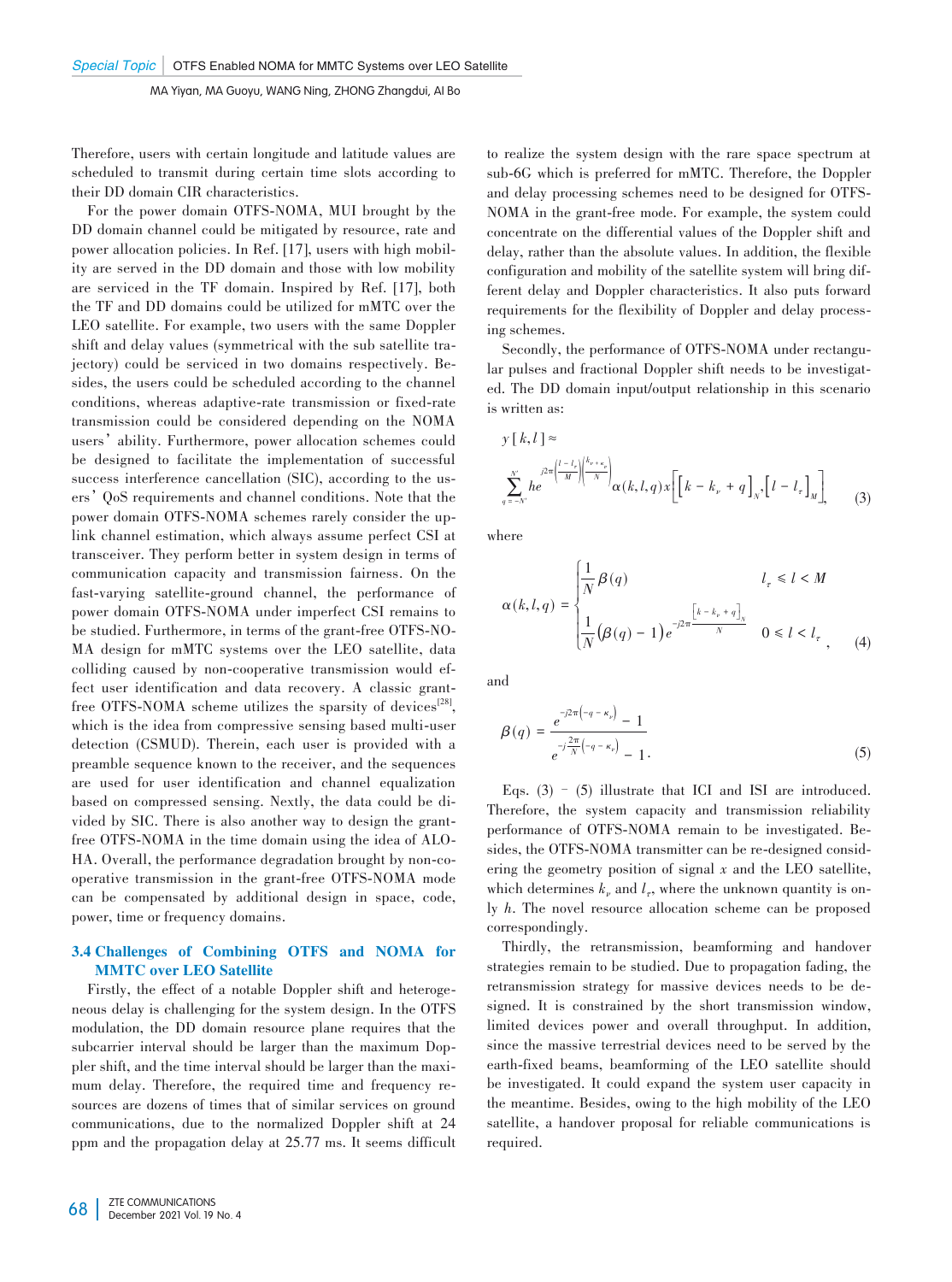## 3.5 Potential Technologies for OTFS Enabled NOMA for MMTC over LEO Satellite

In addition to the technologies for OTFS modulation and NOMA, some additional technologies are still needed by the mMTC over LEO satellite to achieve reliable access and communications.

Since the cost of cyclic pilot (CP) could be huge under the large delay and the Doppler shift is notable, frequency and time advance at devices can be adopted. Therein, the propagation delay and Doppler shift could be formulated by the location information and the LEO ephemeris. If the devices do not support such kind of calculation, certain value of Doppler shift and time advance could be initialized in the devices. Thereafter, the LEO satellite concentrates on the differential Doppler shift and delay, which is much smaller than the absolute value.

To tackle with the differential Doppler shift and delay, user grouping based on geography is a potential solution. It is able to limit the differential values of the users'Doppler shift and delay in a certain interval. Subsequently, the interference could be mitigated and the resources required by the OTFS could be reduced. Besides, resource allocation and data mapping schemes of OTFS could be designed correspondingly. In order to realize grouping and seamless convergence of the massive devices in the earth-fixed beams, beamforming strategies are required. They can also be combined with spectrum sharing technologies, such as the cognitive radio, to increase the spectrum resources efficiency.

In the wide area application of mMTC over the LEO satellite, handover strategies need to be considered to enable the constant service. Firstly, the spot beam handover, which switches the connection to a difficult spot-beam, could be researched to achieve the maximum system throughput. Secondly, fast inter-satellite handover could be investigated to connect the worldwide mMTC devices, under the high mobility of the LEO satellite. Therein, the design of LEO satellite cancel lations is required.

In addition to mMTC over the LEO satellite, the air network consisting of the high-altitude platforms (HAPs) and unmanned aerial vehicles (UAVs) could complement the NTN. In detail, the HAPs are with lower mobility and smaller communication coverage properties. Therefore, heterogeneous architecture can be adopted according to the service requirement. Additionally, the mobility management and routing algorithms need to be considered.

# 4 Conclusions

In this paper, we investigate the OTFS enabled NOMA for mMTC systems over the LEO satellite. The architecture and scenarios of the LEO satellite enabled mMTC systems are described. The MA schemes in the current NTN are also listed. Under the contradiction between the massive access and scarce spectrum, the NOMA technology is introduced in the system. Moreover, in the grant-free access system, OTFS is introduced to tackle with the notable Doppler shift by Doppler diversity, rather than pre-compensation. The designs and challenges of applying OTFS and NOMA into mMTC systems over the LEO satellite are then analyzed. In the end, the potential technologies and further studies of the system are suggested.

#### References

- [1] 3GPP. Solutions for NR to support non-terrestrial networks (NTN) (Release 16): TR 38.821 v16.0.0 [S]. 2019
- [2] SHEN X M S), CHENG N, ZHOU H B, et al. Air-space-ground integrated network technology: exploration and prospects [J]. Chinese journal on Internet of Things, 2020, 4(3): 3–19. DOI: 10.11959/j.issn.2096-3750.2020.00142
- [3] LIBERG O, LÖWENMARK S E, EULER S, et al. Narrowband Internet of Things for non-terrestrial networks [J]. IEEE communications standards magazine, 2020, 4(4): 49–55. DOI: 10.1109/MCOMSTD.001.2000004
- [4] YAN X J, AN K, LIANG T, et al. The application of power-domain non-orthogonal multiple access in satellite communication networks [J]. IEEE access, 2019, 7: 63531–63539. DOI: 10.1109/ACCESS.2019.2917060
- [5] CHAE S H, JEONG C, LEE K. Cooperative communication for cognitive satel lite networks [J]. IEEE transactions on communications, 2018, 66(11): 5140– 5154. DOI: 10.1109/TCOMM.2018.2850813
- [6] PEREZ-NEIRA A I, CAUS M, VAZQUEZ M A. Non-orthogonal transmission techniques for multibeam satellite systems [J]. IEEE communications magazine, 2019, 57(12): 58–63. DOI: 10.1109/MCOM.001.1900249
- [7] CHU J H, CHEN X M, ZHONG C L et al. Robust design for NOMA-based multibeam LEO satellite Internet of Things [J]. IEEE Internet of Things journal, 2021, 8(3): 1959–1970. DOI: 10.1109/JIOT.2020.3015995
- [8] LIU X, ZHAI X B, LU W D, et al. QoS-guarantee resource allocation for multibeam satellite industrial Internet of Things with NOMA [J]. IEEE transactions on industrial informatics, 2021, 17(3): 2052–2061. DOI: 10.1109/TII.2019.2951728
- [9] ALI I, AL-DHAHIR N, HERSHEY J E. Doppler characterization for LEO satellites [J]. IEEE transactions on communications, 1998, 46(3): 309–313. DOI: 10.1109/26.662636
- [10] YOU M H, LEE S P, HAN Y. Adaptive compensation method using the prediction algorithm for the doppler frequency shift in the LEO mobile satellite communication system [J]. ETRI journal, 2000, 22(4): 32 – 39. DOI: 10.4218/ etrij.00.0100.0404
- [11] LIN J N, HOU Z W, ZHOU Y Q, et al. Map estimation based on Doppler characterization in broadband and mobile LEO satellite communications [C]//83rd Vehicular Technology Conference (VTC Spring). Nanjing, China: IEEE, 2016: 1–5. DOI: 10.1109/VTCSpring.2016.7504336
- [12] LIU Y J, ZHU X, LIM E G, et al. High-robustness and low-complexity joint estimation of TOAs and CFOs for multiuser SIMO OFDM systems [J]. IEEE transactions on vehicular technology, 2018, 67(8): 7739–7743. DOI: 10.1109/ TVT.2018.2821152
- [13] TIAN D, ZHAO Y, TONG J F, et al. Frequency offset estimation for 5G based LEO satellite communication systems [C]//IEEE/CIC International Conference on Communications in China (ICCC). Changchun, China: IEEE, 2019: 647– 652. DOI: 10.1109/ICCChina.2019.8855824
- [14] PAN M G, HU J L, YUAN J H, et al. An efficient blind Doppler shift estimation and compensation method for LEO satellite communications [C]//20th International Conference on Communication Technology (ICCT). Nanning, China: IEEE, 2020: 643–648. DOI: 10.1109/ICCT50939.2020.9295821
- [15] KODHELI O, ANDRENACCI S, MATURO N, et al. An uplink UE groupbased scheduling technique for 5G mMTC systems over LEO satellite [J].